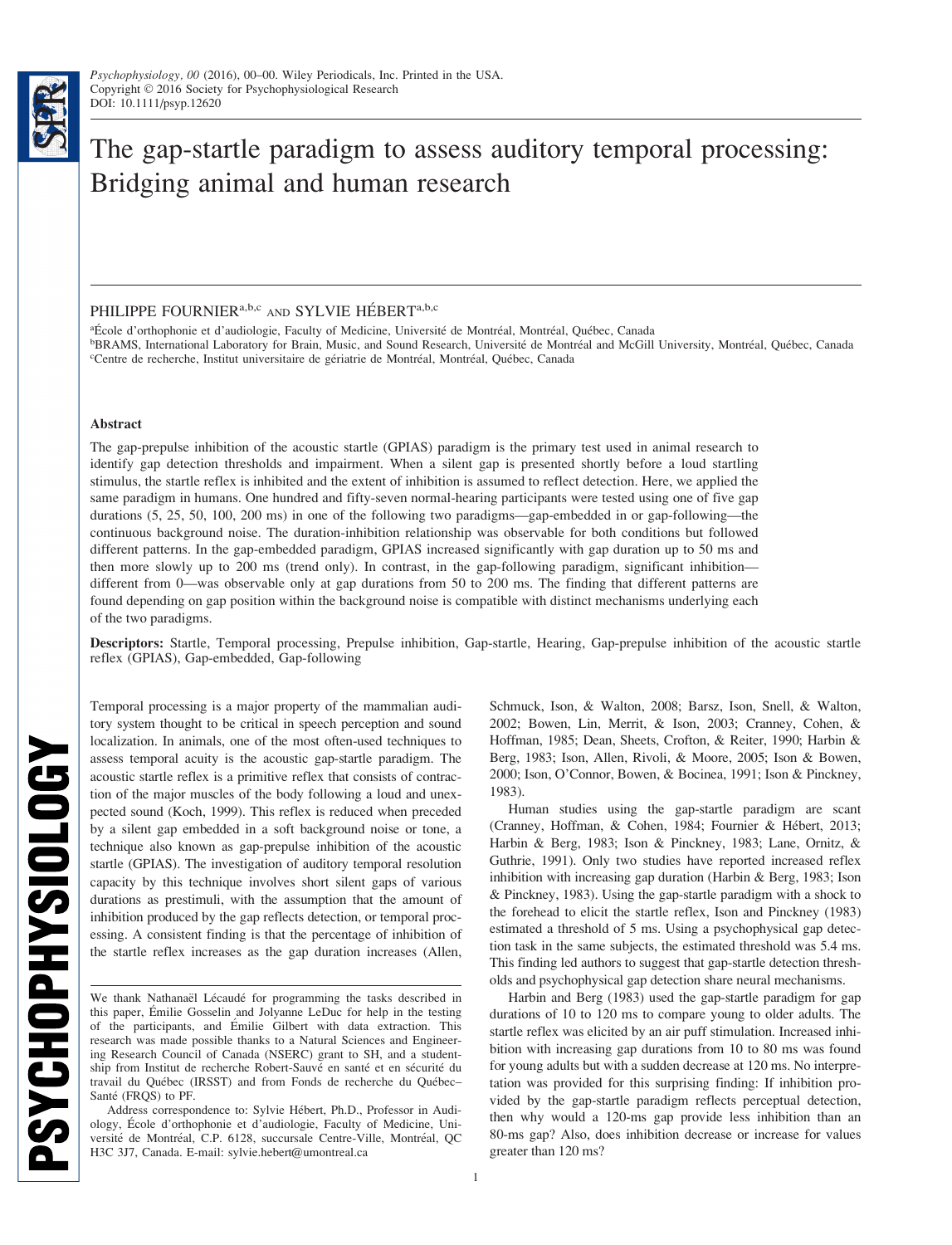

Figure 1. A schematic view of pulse-alone in background noise (A), gap-embedded (B), gap-following (C), pulse-alone in silence (D), and prepulse in silence  $(E)$  trials  $(SS = startle sound)$ . Pulse-alone trials consisted of a startle sound in either a silent or continuous noise background. Gap-embedded trials consisted of a continuous noise background and a gap presented 120 ms before the SS. The gapfollowing condition consisted of a continuous background noise and a gap of silence presented just before the startle sound. Prepulse trials consisted of a silent background with a 50-s prepulse presented 120 ms before the SS.

The present study aims to determine the duration-inhibition relationship of very short (5 ms) up to long-gap durations (200 ms) using the gap-startle inhibition paradigm with auditory stimulation only. In addition, since gaps embedded in a noise background (hereafter gap-embedded) and gaps following a noise background (hereafter gap-following) yield different patterns of results in animal studies (Hickox & Liberman, 2014; Ison et al., 1991; Threlkeld, Penley, Rosen, & Fitch, 2008), both types of gaps were used with the assumption that they would not produce the same inhibition patterns. More specifically, differences in inhibition patterns should be observable for gap durations  $< 50$  ms, since gap-embedded of longer durations have been suggested to be processed by the brainstem, similarly to gap-following (Threlkeld et al., 2008).

Another aspect that was examined here is the frequency specificity of the inhibition using high- and low-frequency prestimuli (background and prepulse). One animal study (Hoffman & Searle, 1967) and one human study (Cranney et al., 1984) found no effect of background frequency on acoustic startle inhibition (broadband and narrow-band noises in Hoffman & Searle, 1967; 1 or 2.5 kHz pure tones in Cranney et al., 1984). Yet, two human studies found greater inhibition for white noise prepulse compared to a tone (Blumenthal & Berg, 1986; Wynn, Dawson, & Schnell, 2000). Also, we (Fournier & Hébert, 2013) reported more inhibition of the GPIAS using a lowfrequency (centered around 500 Hz) compared to a high-frequency narrow-band noise (centered around 4 kHz). The effect of low- and high-frequency background noises will be reexamined here.

#### Method

olds  $\leq$  30 dB HL at any frequency between 250 Hz and 4 kHz in

## Participants

One hundred and seventy-six participants (mostly students at Université de Montréal) were recruited through word of mouth and paper ads. Inclusion criteria included having hearing thresh-

either ear as assessed by a standard clinical procedure. Exclusion criteria were uncontrolled medical conditions (e.g., hypertension, diabetes), middle and/or outer ear pathology, and heavy smokers (>10 cigarettes/day; Kumari, Cotter, Checkley, & Gray, 1997). Participants who were nonresponsive to the acoustic startle  $(N = 17$ , see below) and participants with noisy electromyography (EMG;  $N = 2$ ) were excluded. The final sample totaled 157 participants who were assigned to one of the following 10 groups based on gap durations (5, 25, 50, 100, or 200 ms) and gap types (gap either embedded or following; see Figure 1). Sociodemographic characteristics of all groups are presented in Table 1. The study was approved by the local ethics committee of Université de Montréal and was conducted with the understanding and written consent of each participant.

#### Materials

Startle stimuli and task. A schematic view of startle with background noise (pulse-alone), gap-embedded or gap-following, startle in silence (pulse-alone), and prepulse trials are shown in Figure 1. Startle trials consisted of startle noises (50-ms broadband noise bursts set at 105 dBA SPL with near-instantaneous rise and fall  $time < 1$  ms) preceded by either a low- or high-frequency continuous background noise set at 65 dBA SPL. The low-frequency background noise was centered at 500 Hz (200–1200 Hz) and high-frequency background noise at 4 kHz (3.5–4.5 kHz). Gapembedded trials were similar to startle trials, except that a silent gap of 5, 25, 50, 100, or 200 ms was inserted between two segments of background noise with a constant interstimulus interval (ISI) of 120 ms before the startle noise, producing stimulus onset asynchrony (SOA) of 125, 145, 170, 220, and 320 ms, respectively. Gap-following trials were similar except that the different silent gaps were following the end of the background noise, producing different ISIs of 5, 25, 50, 100, 200 ms, equivalent to SOA. Prepulse trials were either low- or high-frequency 50-ms noise bursts set at 65 dBA SPL presented in silence, followed by a 120-ms (ISI: 120 ms) interval of silence and a startle noise. The ISI of 120 ms was selected to maximize inhibition (Braff et al., 1978). The intertrial interval (ITI) time was randomly set at a value between 15 and 23 s in each block. Both background noise and silence were present for the entire ITI duration of the gap and prepulse conditions, respectively. Finally, startle trials in silence consisted of a silent background (no background noise) with a startle noise as described above. All stimuli were created using Max/MSP software program (Cycling 74, San Francisco, CA). All stimuli were calibrated before each testing session with an SE SoundPro DL 1/3 octave level meter (Quest Technologies, USA) using an EC-9A artificial ear coupler (Quest Electronics, Oconomowoc, WI) with appropriate rates, that is, impulse for startle noises/prepulse and slow rate for background noise, using the A-weighting frequency curve.

EMG measures. Eyeblink activity was measured using two 4-mm Ag/AgCl shielded recording electrodes positioned 1.5 cm apart on the orbicularis oculi muscle under the left eye and a ground electrode on the forehead, according to guidelines (Blumenthal et al., 2005). Signal acquisition was made using an IMac running the Acqknowledge 4.1 software connected to a Biopac MP150 system (Biopac Systems, Inc., Santa Barbara, CA) using the following settings:  $\times$ 1,000 amplification, 90–500 Hz band-pass filter, root mean square (RMS) transformation, A/D conversion at 1 kHz. The stimulus presentation system was coupled to a Fireface sound card (RME, Haimhausen, Germany) hosted by a PC computer. Startle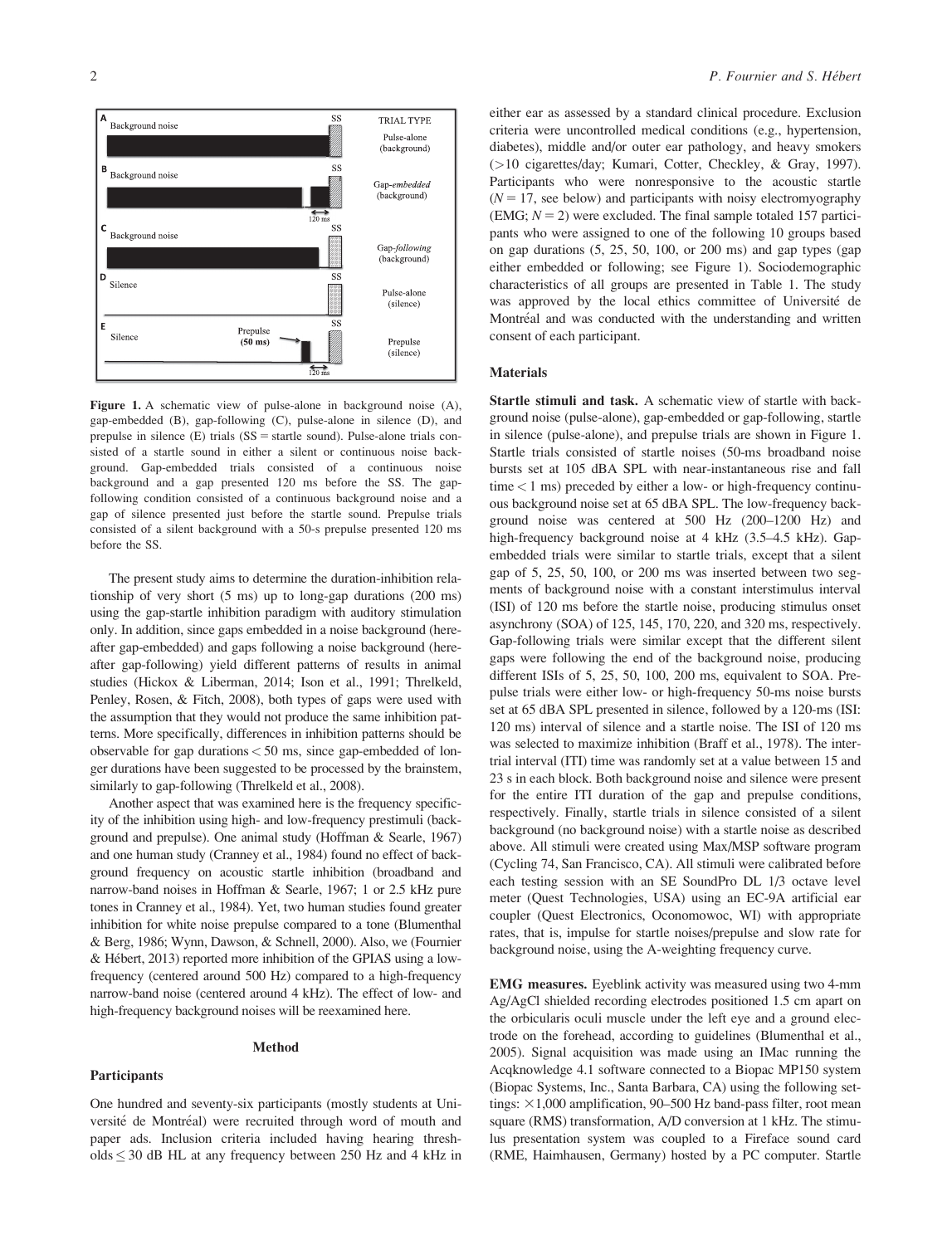| Table 1. Sociodemographic Characteristics (SD) of Participants in Each Gap Duration Group for Each Gap Type |  |  |  |  |
|-------------------------------------------------------------------------------------------------------------|--|--|--|--|
|-------------------------------------------------------------------------------------------------------------|--|--|--|--|

| Gap duration (ms)              |           | 25        | 50        | 100       | 200       | $p$ value |
|--------------------------------|-----------|-----------|-----------|-----------|-----------|-----------|
| Gap-embedded in the background |           |           |           |           |           |           |
| Number of participants         | 12        | 12        | 32        | 15        | 13        |           |
| Gender                         |           |           |           |           |           |           |
| Male                           |           | 8         | 19        | 12        |           | n.s.      |
| Female                         |           |           | 13        | 3         |           |           |
| Age in years $(SD)$            | 22.1(3.3) | 23.7(3.6) | 23.2(2.9) | 24.7(2.0) | 24.3(2.5) | n.s.      |
| Education in years $(SD)$      | 15.6(3.1) | 16.5(2.7) | 16.8(2.9) | 16.8(1.4) | 17.4(3.3) | n.s.      |
| Gap-following the background   |           |           |           |           |           |           |
| Number of participants         | 12        | 12        | 14        | 22        | 13        |           |
| Gender                         |           |           |           |           |           |           |
| Male                           |           |           |           |           |           | n.s.      |
| Female                         |           | 8         | 8         | 15        |           |           |
| Age in years $(SD)$            | 21.8(2.6) | 21.2(3.0) | 23.6(2.7) | 24.4(2.9) | 23.3(3.3) | n.s.      |
| Education in years $(SD)$      | 16.1(2.0) | 16.1(2.5) | 16.2(2.2) | 18.0(2.1) | 16.9(2.4) | n.s.      |

noise presentation was synchronized with eyeblink activity recording via a square-wave trigger signal to precisely determine the window of responses for magnitudes and latencies of the eyeblink (see Data Processing below).

## Procedure

Participants were instructed to sit quietly in a soundproof booth, refrain from moving, and listen to the sounds presented binaurally via closed dynamic headphones DT 770 Pro/250, while watching a white cross projected on a dark screen. The test session began with a 2-min acclimatization period consisting of a high-frequency background noise of 65 dBA SPL that ended with four pulse-alone stimuli for habituation before the beginning of Block 1. The task consisted of three blocks. In the first block, five high- and five lowfrequency background startle trials were randomly mixed with five low- and five high-frequency gap trials. Block 2 started with a 1-min acclimatization period of silence followed by two startle noises, and then by 10 high- and 10 low-frequency prepulse trials, randomly mixed with 10 startle trials in silence. The third block was identical to the first one except that the acclimatization period was low-frequency background noise followed by two startle noises. Short breaks between blocks allowed the experimenter to monitor participants' drowsiness or lack of attention. There were 70 stimuli, lasting for a total duration of about 25 min.

## Data Processing

All trials were visually inspected for excessive noise in the EMG signal and for any spontaneous blink occurring immediately before the startle stimuli. These occurrences were very few (2.7%) and were rejected from further analysis. The baseline was assessed for each participant by selecting the highest RMS amplitude value occurring between  $-20$  ms to startle noise onset, averaged across startle-alone trials only. The peak-to-peak amplitude of each startle response occurring between 20 and 120 ms from pulse onset was extracted from the transformed RMS data. Data for each trial type were averaged for each background noise for each participant. Any peak-to-peak amplitude value of any trial (i.e., prepulse, gap, startle) that was smaller than two standard deviations above the average baseline was considered a nonresponse, which were assigned a magnitude of zero. In addition, participants displaying more than 25 nonresponses out of a total of 70 stimuli were considered nonresponders and were excluded from the study  $(N = 17)$ . Percentage of inhibition was calculated for each condition (gaps or prepulse) using the following formula:  $%$  inhibition = [(pulse-alone) - (gap/ prepulse)]/(pulse-alone)  $\times$  100. Startle facilitation was assessed by comparing the magnitude of the mean response for pulse-alone trials in the three different conditions (silence, low-, and highfrequency background). Peak latency was obtained from the same time window but calculated from the raw EMG waveform following guidelines (Blumenthal et al., 2005). Latency facilitation was calculated for each condition (gaps or prepulse) using the following formula: latency facilitation  $=$  (pulse-alone latency)  $-$  (gap or prepulse) latency. Data for each trial type were averaged for each background noise (high, low, silence) for each participant. For percentage of inhibition, data above two standard deviations from the group mean were replaced by the average value of the appropriate group for each trial type, gap duration, and background noise (total of 4.9%).

### Statistical Analyses

The effects of gap duration and gap type on percentage of inhibition were assessed by a 5  $\times$  2  $\times$  (2) mixed analysis of variance (ANOVA) with gap duration (5, 25, 50, 100, 200 ms) and gap type (gap-embedded or gap-following) as between-subjects factors and frequency (high vs. low) as within-subject factor. Similar ANOVAs were run on latency facilitation, magnitude, and latency of the startle-alone, and percentage of inhibition and latency facilitation of the prepulse. Significant interactions were followed up by appropriate ANOVAs, t tests, or Sheffé's post hoc comparisons. Bonferroni correction for multiple comparisons was used for  $t$  tests when appropriate in order to keep the alpha level to .05 throughout all analyses. Therefore, the reported  $p$  values are corrected values. Greenhouse-Geisser degrees of freedom were used to evaluate significance and are reported when sphericity assumptions were violated.

#### Results

## Effects of Gap Duration and Gap Type on Percent (%) Inhibition

Figure 2 displays % inhibition for all gap durations across high and low frequencies. The expected two-way interaction between gap duration (5, 25, 50, 100, 200) and gap type (embedded or following the noise) was significant,  $F(4,147) = 5.1$ ,  $p = .001$ ,  $\eta^2 = .12$ . There was also a significant interaction of Frequency  $\times$  Gap Type,  $F(1,147) = 8.8, p = .004, \eta^2 = .06, \text{ and Frequency} \times \text{Gap}$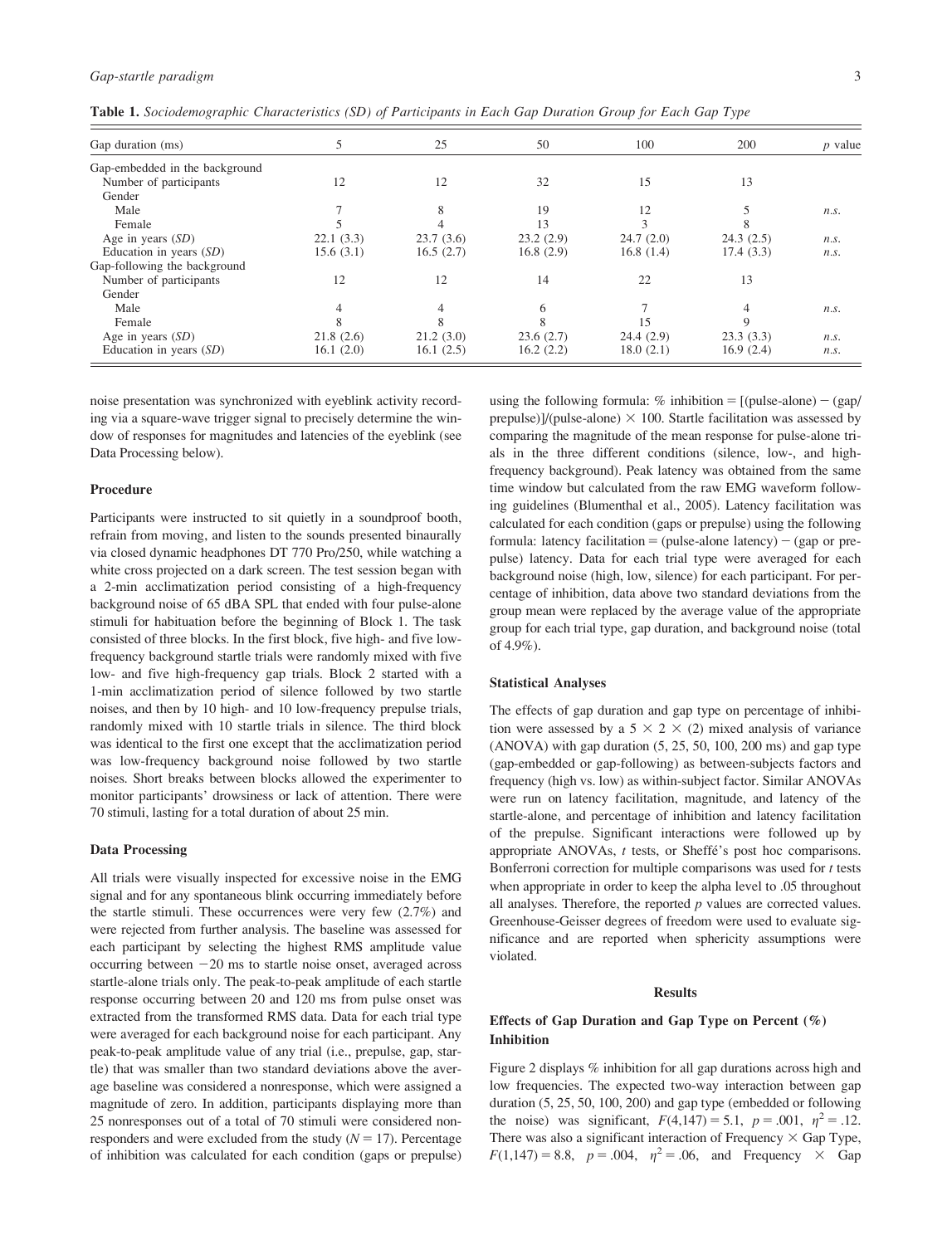

Figure 2. Percentage of inhibition (SEM) for each gap duration group (5, 25, 50, 100, 200 ms) and gap type (embedded or following).

Duration,  $F(4,147) = 2.8$ ,  $p = .027$ ,  $\eta^2 = .07$ . For gap-embedded, overall  $%$  inhibition was greater for low (54%) than for high (44%) frequency,  $F(1,79) = 10.8$ ,  $p = .002$ ,  $\eta^2 = .12$ . There was also a main effect of gap duration  $F(4,79) = 9.5$ ,  $p < .001$ ,  $\eta^2 = .33$ . For the gap-following, there was only a main effect of gap duration,  $F(4,68) = 30.5, p < .001, \eta^2 = .64$ . No effect involving frequency was found here,  $p = .29$ .

For the gap-embedded condition, 5-ms gaps produced significantly less inhibition (24.2%) than 50 (56.1%), 100 (55.8%), and 200 (72%) ms, but not less than 25 ms (36.8%), and the latter differed significantly only from 200-ms gaps (see Table 2). The lower limit of the 99% confidence interval (CI) for each gap duration was calculated to assess differences from 0% inhibition, that is, no inhibition (see Table 3). All gap durations produced significant measurable inhibition that was different from 0%.

For the gap-following condition, both  $5 (-7.7%)$  and 25 (13.4%) ms gaps produced significantly less inhibition than 50 (50.2%), 100 (72.2%), and 200 (61.6%) ms. Percent inhibition did not differed significantly between 5 and 25 ms (see Table 2). However, the lower limit of the 99% CI did include 0% for 5- and 25-ms gap durations, meaning that 5- and 25-ms gaps did not produce significant inhibition (see Table 3).

In summary, in the gap-embedded condition all gap durations produced significant and increasing inhibition whereas in the gapfollowing only gaps of  $\geq$  50 ms produced significant and similar inhibition.

Table 2. Post hoc Comparisons (p Values) of % Inhibition Between Each Gap Duration for Each Gap Type

|                 | $5 \text{ ms}$ | $25$ ms | $50 \text{ ms}$ | $100$ ms | $200$ ms |
|-----------------|----------------|---------|-----------------|----------|----------|
| Gap-embedded    |                |         |                 |          |          |
| $5 \text{ ms}$  |                |         |                 |          |          |
| $25$ ms         | 0.73           |         |                 |          |          |
| $50 \text{ ms}$ | .002           | .16     |                 |          |          |
| $100$ ms        | .011           | .29     |                 |          |          |
| $200$ ms        | < 0.01         | .004    | .28             | .42      |          |
| Gap-following   |                |         |                 |          |          |
| $5 \text{ ms}$  |                |         |                 |          |          |
| $25$ ms         | 0.3            |         |                 |          |          |
| $50$ ms         | < 0.001        | .005    |                 |          |          |
| $100$ ms        | < 0.001        | < 0.001 | 0.11            |          |          |
| $200$ ms        | < 0.01         | < 0.01  | 0.78            | 0.78     |          |

Note. The  $p$  values in bold represent cases in which groups significantly differ from one another.

## Effects of Gap Duration and Gap Type on Latency Facilitation

Figure 3 displays latency facilitation for all gap durations and gap types. The expected two-way interaction of Gap Duration (5, 25, 50, 100, 200)  $\times$  Gap Type (embedded or following the noise) was significant,  $F(4,147) = 5.68$ ,  $p < .001$ ,  $\eta^2 = .13$ . Only main effects of gap duration were found in the gap-embedded,  $F(4,79) = 5.36$ ,  $p = .001$ ,  $\eta^2 = .21$ , and gap-following,  $F(4,68) = 3.83$ ,  $p = .007$ ,  $\eta^2 = .18$ , conditions. Sheffé's post hoc comparisons showing group differences between gap durations are presented in Table 4.

For the gap-embedded condition, 50-ms gaps significantly produced less latency facilitation than 100 and 200 ms. The lower limit of the 99% CI for each gap duration confirmed that only 100 and 200-ms gap durations produced significant measurable latency facilitation different from 0 ms.

A different scenario was found for the gap-following condition, with the 50-ms gap producing significantly more latency facilitation than 5 ms and 25 ms (the latter was marginally significant). Consistent with amplitudes, the lower limit of the 99% CI for each gap duration confirmed that only 50-, 100-, and 200-ms gap durations produced significant latency facilitation.

## Magnitude and Latency of the Startle Sound: Control **Condition**

A  $5 \times 2 \times (2)$  mixed ANOVA was performed on startle stimuli to ensure that all groups responded in a similar way. For magnitude, there was only a significant main effect of frequency,  $F(1,147) = 8.53, p = .004, \eta^2 = .06$ , with greater startle reactivity in high-frequency (213 uV) than low-frequency (199 uV) background. When comparing the startle magnitude in high- or lowfrequency background to startle magnitude in silence with paired sample  $t$  tests, startle in silence was significantly lower (140 uV) than high-frequency,  $t(74) = 6.4$ ,  $p < .001$ , and low-frequency background,  $t(74) = 5.3$ ,  $p < .001$ . No main effect of gap duration  $(F < 1)$ , gap type  $(F < 1)$ , or interaction between these two factors  $(F < 1)$ , was significant. For latency, there were no main effects or interactions. The mean latency was 61 ms.

## Percent of Inhibition and Latency Facilitation of the Prepulse: Control Condition

A  $5 \times 2 \times (2)$  mixed ANOVA was performed to ensure that all groups had similar sensorimotor gating abilities. For % inhibition, there was a significant main effect of frequency,  $F(1,147) = 5.3$ ,  $p = .023$ ,  $\eta^2 = .04$ , with more inhibition for the lower frequency (78.8%) compared to high-frequency (75.4%) prepulse. There was also a main effect of gap duration,  $F(4,147) = 2.7$ ,  $p = .033$ ,  $\eta^2$  = .07. There was only one significant difference of the order of 14% between 50 ms and 100 ms ( $p = .009$  by Sheffé's comparisons). For latency facilitation, there were no main effects or interactions.

## Gap Versus Prepulse

Comparisons between % inhibition of the prepulse versus the gap condition for each group (paired sample  $t$  tests) revealed that prepulse produced more inhibition than any gap duration (5, 25, 50, 100, 200) and gap type (embedded or following), with the exception of 200 ms in the gap-embedded condition, with which it did not differ significantly (see Table 5).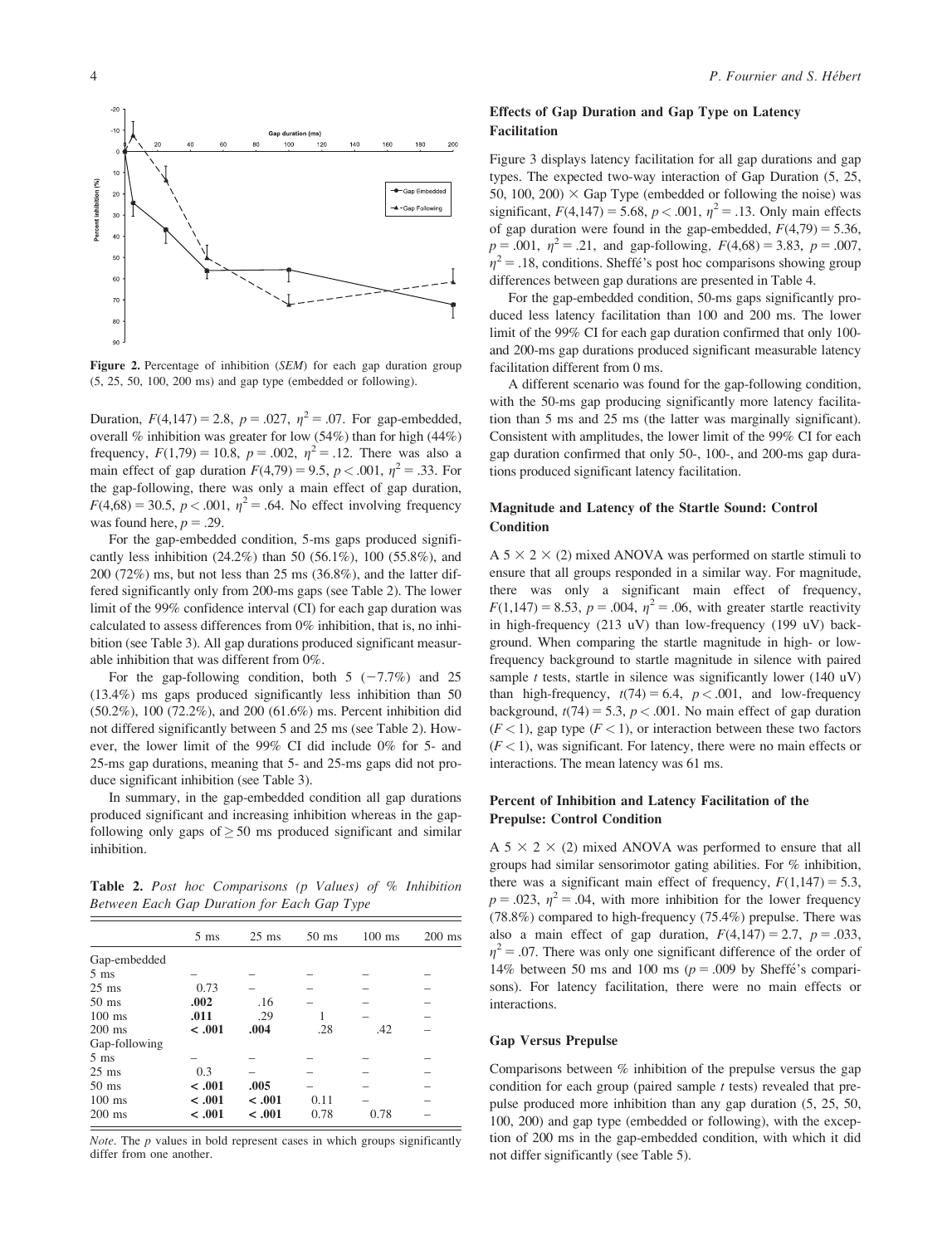|                |                   | Gap-embedded         | Gap-following     |                      |  |
|----------------|-------------------|----------------------|-------------------|----------------------|--|
| Gap duration   | $%$ of inhibition | Latency facilitation | $%$ of inhibition | Latency facilitation |  |
| $5 \text{ ms}$ | 7.3               | $-$ .                | $-24.6$           | $-$                  |  |
| $25$ ms        | 20.0              | $-4$                 | $-3.5$            | $-4$                 |  |
| $50$ ms        | 45.7              | ーヽ                   | 34.5              | 6                    |  |
| $100$ ms       | 40.7              |                      | 59.7              |                      |  |
| $200$ ms       | 56.1              |                      | 45.3              |                      |  |

Table 3. Lower Limits of the 99% CIs (% Inhibition and Latency Facilitation) for Each Gap Duration Group for Each Gap Type

Note. Values in bold represent cases in which the lower limit of the 99% CI is greater than 0, suggesting the presence of a reliable inhibition and/or latency effect.

#### Discussion

Herein, we report the important finding that patterns of startle reflex % inhibition and latency facilitation in relation to silent gaps of various durations differed substantially depending on gap position within the background noise (i.e., embedded vs. following), suggestive of distinct mechanisms underlying each of the two paradigms.

For the gap embedded within background noise paradigm, inhibition of the startle reflex increased with gap durations of up to 50 ms. These results are consistent with previous animal (Cranney et al., 1985; Ison, 1982; Ison et al., 1991; Threlkeld et al., 2008) and human studies (Harbin & Berg, 1983; Ison & Pinckney, 1983) employing various types of background (tone or noise) and startle stimuli (tone, white noise, noise burst, air puff, shock to the forehead; see online supporting information Table S1) suggesting that such factors—modality and type of stimulus—exert only minor influences on the pattern of inhibition and, conceptually, that a commonality in GPIAS exists across species. The startle reflex inhibition-gap duration relationship from very short to protracted duration was such that statistically significant increments occurred up to 50 ms, whereas there was only a trend for further inhibition between 50 ms, 100 ms, and 200 ms. Similar patterns have been reported using a wide range of gap durations with rapid maximum inhibition occurring at approximately 50 ms (80 ms, Cranney et al., 1985; 40 ms, Harbin & Berg, 1983; 30 ms, Threlkeld et al., 2008).

In contrast, the gap-following paradigm did not produce any significant inhibition at 5- and 25-ms gap durations, lying within the 99% CI of no inhibition. However, inhibition values from 50 to 200-ms gap durations were of similar magnitudes as to the ones determined using the gap-embedded paradigm, with 50% inhibition at 50 ms, 72% at 100 ms, and 62% at 200 ms. These findings, reported herein for the first time in humans, are consistent with previous animals studies (Bowen et al., 2003; Ison & Allen, 2003, 2012; Ison et al., 1991). One possible line of interpretation for the discrepancy between the two paradigms at 50-ms gap duration (or lower) might be related to the fact that, in the gap-following paradigm, only a single cue (i.e., gap onset) is available compared to double cues in the gap-embedded paradigm (i.e., gap onset and offset), thereby making—in the latter—the gap more perceptible and more efficient as an inhibitor of the startle. Moreover, increasing the duration between a gap's offset and onset increases the inhibition in a way similar to a phenomenon observed in prepulse studies: increasing either the separation between two clicks, or increasing the duration of a single prepulse, increases the inhibition up to values of approximately 50 ms, a phenomenon called "temporal summation" (Blumenthal, 1995). Conversely, gap offsets at 125 and 145 ms SOA could be seen as interfering with the effectiveness of the gap onset at 120 ms: the offset of the gap could exert a negative influence on the inhibition driven by the onset, as an onset cue produces more inhibition than a gap-embedded (offset-onset) of a few milliseconds at similar onset ISI. Accordingly, auditory cortex deactivation studies have shown that GPIAS was diminished for gap durations  $\leq 50$  ms in gap-embedded but not in gap-following noise, suggesting the involvement of cortical neural substrates in the former (Ison et al., 1991; Threlkeld et al., 2008) and the possibility of brainstem involvement in the latter. Cortical involvement is supported by experimental data showing that auditory cortical neurons respond to the gap offset with a characteristic burst of spikes (termed the gap termination response) presumed to be a neural correlate of brief gap detection (Eggermont, 1999; Recanzone, Engle, & Juarez-Salinas, 2011). Moreover, a recent



Figure 3. Latency facilitation (SEM) for each gap duration group (5, 25, 50, 100, 200 ms) and gap type (embedded or following).

Table 4. Post hoc Comparisons (p Values) of Latency Facilitation Between Each Gap Duration Group for Each Gap Type

|                 | $5 \text{ ms}$ | $25 \text{ ms}$ | $50 \text{ ms}$ | $100$ ms | $200$ ms |
|-----------------|----------------|-----------------|-----------------|----------|----------|
| Gap-embedded    |                |                 |                 |          |          |
| $5 \text{ ms}$  |                |                 |                 |          |          |
| $25 \text{ ms}$ | .91            |                 |                 |          |          |
| $50 \text{ ms}$ | .99            | .7              |                 |          |          |
| $100$ ms        | .16            | .66             | .02             |          |          |
| $200$ ms        | .13            | .57             | .016            | 1.0      |          |
| Gap-following   |                |                 |                 |          |          |
| $5 \text{ ms}$  |                |                 |                 |          |          |
| $25$ ms         | .94            |                 |                 |          |          |
| $50 \text{ ms}$ | .015           | .13             |                 |          |          |
| $100$ ms        | .61            | .98             | $\cdot$ 2       |          |          |
| $200$ ms        | .35            | .83             | .67             | .97      |          |
|                 |                |                 |                 |          |          |

*Note*. The  $p$  values in bold represent cases in which groups significantly differ from one another.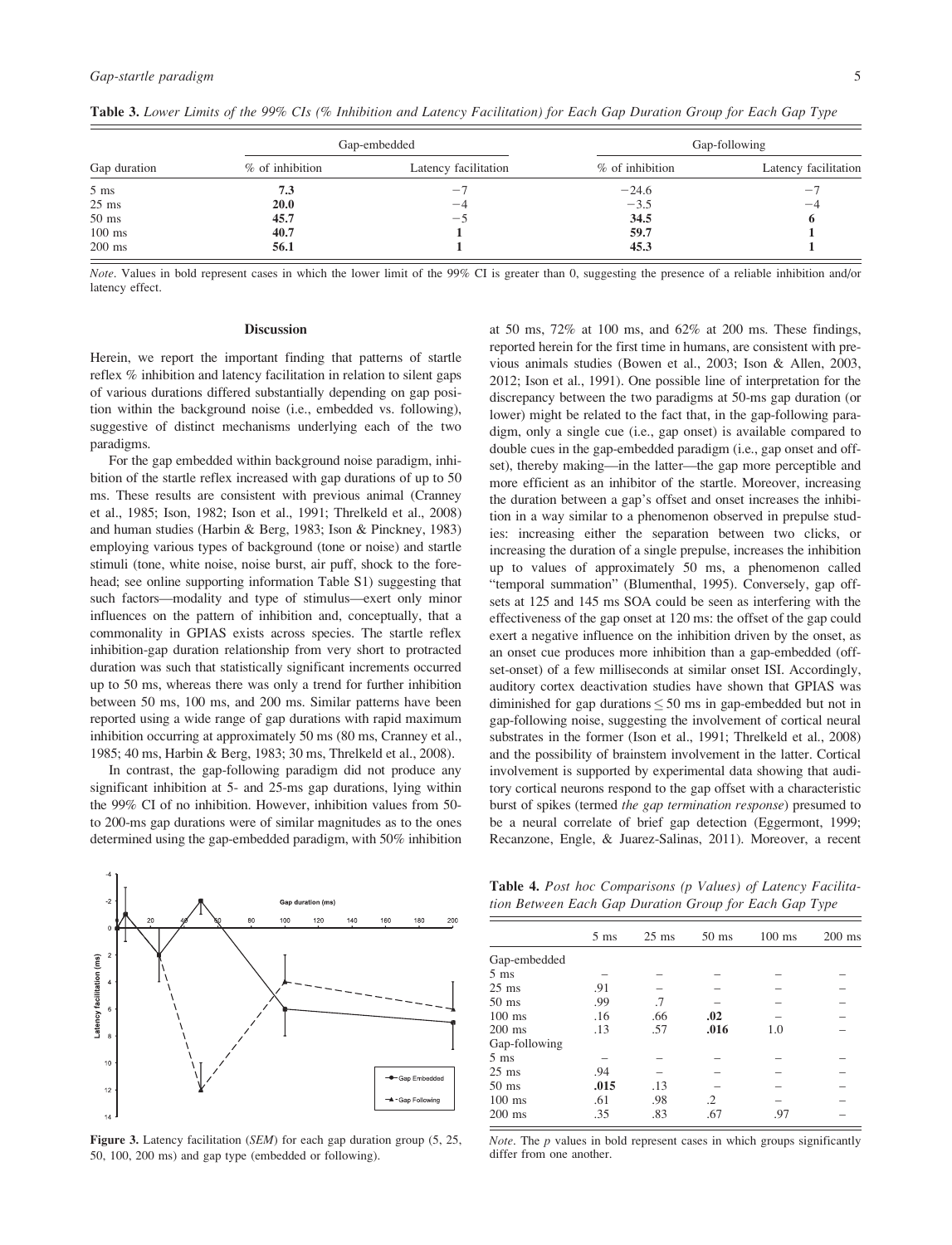Table 5. Individual Differences Between % Inhibition by the Prepulse (Control) and Gap Conditions Averaged Across Each Gap Duration and Gap Type

|                 | Mean difference $(\% )$<br>prepulse-gap | Paired sample t test | $p$ value   |
|-----------------|-----------------------------------------|----------------------|-------------|
| Gap-embedded    |                                         |                      |             |
| $5 \text{ ms}$  | 56.5 (33.3)                             | $t(11) = 5.9$        | $< 0.01**$  |
| $25 \text{ ms}$ | 33.1 (32.3)                             | $t(11) = 3.5$        | $.005*$     |
| $50 \text{ ms}$ | 11.5(24.8)                              | $t(31) = 2.6$        | $.014*$     |
| $100$ ms        | 28.3(22.6)                              | $t(14) = 4.9$        | $< .001**$  |
| $200$ ms        | 6.4(15.5)                               | $t(12) = 1.5$        | .16         |
| Gap-following   |                                         |                      |             |
| $5 \text{ ms}$  | 72.1(26.5)                              | $t(11) = 9.4$        | $< .001**$  |
| $25 \text{ ms}$ | 70.9(29.5)                              | $t(11) = 8.3$        | ${<}.001**$ |
| $50 \text{ ms}$ | 24.0(20.4)                              | $t(13) = 4.4$        | $.001*$     |
| $100$ ms        | 12.1(16.4)                              | $t(21) = 3.5$        | $.002*$     |
| $200$ ms        | 21.5 (17.9)                             | $t(12) = 4.3$        | $.001**$    |

 $*<sub>p</sub> < .01.$   $*<sub>p</sub> < .001.$ 

study has shown that gap detection (as measured by GPIAS) appears to be processed by interneurons that allow ongoing comparisons between pre- and postgap spiking activity (Weible et al., 2014). Interestingly, this ongoing comparison held for gap duration  $\leq$  25 ms, but not for 50 ms. Possibly then, gaps  $\leq$  25 ms embedded in a background noise could be processed as a whole rather than consisting of distinct features such as offsets and onsets. If this were not the case, then cortical deactivation would not have any effect on gap startle inhibition since both offsets and onsets would be processed and inhibition would occur even without active cortical areas. Therefore, temporal summation is present in the gap-embedded for values  $\leq 50$  ms. For greater values, separation between the onset and offset is too large to consider the gap as a whole, and the latter is then processed by its distinct features.

Finally, another explanation for the discrepancies between the inhibition of the gap-embedded and gap-following condition at 5 ms and 25 ms might be the lead time or SOA difference between the two conditions. Indeed, it is well known that the optimal lead interval range producing maximal inhibition is 60–240 ms for auditory prepulses (Braff et al., 1978; Graham & Murray, 1977). By reducing the gap duration to 25 and 5 ms in the gap-following condition, we are consequently reducing the lead times to values lower than the optimal interval range and thus jeopardizing inhibition. For the gap-embedded condition, the SOA is reduced with the reduction of the gap but never less than 125 ms, since the ISI is fixed at 120 ms in this condition. A follow-up study should focus on the effect of lead times on GPIAS using fixed gap durations at different SOA times.

It is noteworthy that latency facilitation occurred only under conditions associated with significant % inhibition in the gapfollowing paradigm, again supporting the notion that the two paradigms rely on distinct neural networks, at least at short gap duration values. Thus, latency facilitation would occur only under conditions in which inhibition is driven by brainstem mechanisms (gapfollowing: 50, 100, and 200 ms; gap-embedded: 100 and 200 ms). However, this proposition was not subjected to direct testing herein, and further research will be needed to clarify the origin of latency facilitation.

Our results demonstrate greater inhibition of the startle reflex when low frequency prepulses are used or when gaps are embedded within a low-frequency background noise. These results are in line with our previous findings (Fournier & Hébert, 2013) but contrast with some previous human (Cranney et al., 1984) and animal (Cranney et al., 1985; Hoffman & Searle, 1967) studies that have found no effect of frequency. However, these studies have used pure tones rather than narrow-band noise, the latter being more effective than pure tones to generate inhibition in a prepulse paradigm (Blumenthal & Berg, 1986; Wynn et al., 2000).

Although the noise centered around 4 kHz spanned less critical bands than the one centered around 500 Hz (two vs. 16, see Moore, 2003), and thus the latter might have sounded louder than the former, it is unlikely that loudness is involved in this frequency difference. Indeed, extant data are that louder background noise would be less effective in inhibiting the startle by the prepulse since it is the difference between the background noise and the prepulse level, rather than the absolute level, that is the critical factor (e.g., Blumenthal, Noto, Fox, & Franklin, 2006). In addition, if sound level were a critical factor here, all three types of stimulus would produce similar differences, which is not the case. Furthermore, a recent study using a similar GPIAS paradigm but applied to auditory evoked potentials also demonstrated greater inhibition of components N1, N2, P2 (particularly P2) when using a 8 kHz pure tone compared to a 600 Hz one as background noise (Ku et al., 2015). These findings cannot be explained in terms of critical bands (or loudness) since pure tones presented at similar dB sensation level, and thus loudness levels, were used. One possible explanation to reconcile the discrepancy among studies is the size of the difference in Hertz used between the low- and the high-frequency stimuli. Indeed, Cranney and colleagues (1984) used very close frequencies only 1500 Hz away from each other (1000 and 2500 Hz) compared to the present study (3500 Hz of difference between 500 and 4000 Hz) and the Ku and colleagues' (2015) study (7400 Hz of difference between 600 and 8000 Hz). The small difference in Hz might have thus been insufficient to generate a difference of inhibition between high and low frequencies.

#### Implications for Hearing Disorders

Inhibition of the acoustic startle reflex by a variety of prestimuli such as prepulses and gaps has been widely used in animal research to assess physiological changes within the central auditory system, notably temporal acuity related to age-related hearing loss (Barsz et al., 2002; Ison, Agrawal, Pak, & Vaughn, 1998; Swetter, Fitch, & Markus, 2010), and modifications of auditory functions with deletion of specific genes (e.g., K channels; Allen et al., 2008; Ison & Allen, 2012) or pharmacological treatment (Ison & Bowen, 2000; Leitner & Girten, 1997). Gap-prepulse inhibition of the acoustic startle (GPIAS) has become the gold standard to assess behavioral gap detection in animals. This method has been proposed as an objective measure of tinnitus in animal models (Turner et al., 2006) under the rationale that tinnitus might "fill in" the gap and thus prevent inhibition of the startle. Moreover, the lack of inhibition would be specific to the tinnitus frequency; that is, a high-frequency tinnitus would produce more GPIAS deficit (i.e., less inhibition) when the gap is embedded in a high-frequency noise background than in a low-frequency background. Since it is based on a reflex rather than costly and time-consuming conditioning, this method has been enthusiastically adopted by many as a behavioral measure of tinnitus in several animal species (for a review, see Galazyuk & Hébert, 2015). However, the interpretation of the tinnitus filling in the silent gap has been recently challenged in human (Boyen, Baskent, & van Dijk, 2015; Campolo, Lobarinas, & Salvi, 2013; Fournier & Hébert, 2013) as well as in animal studies (Hickox & Liberman, 2014). Since tinnitus is usually in the high-frequency range  $(\sim 10 \text{ kHz}$  and above in animals when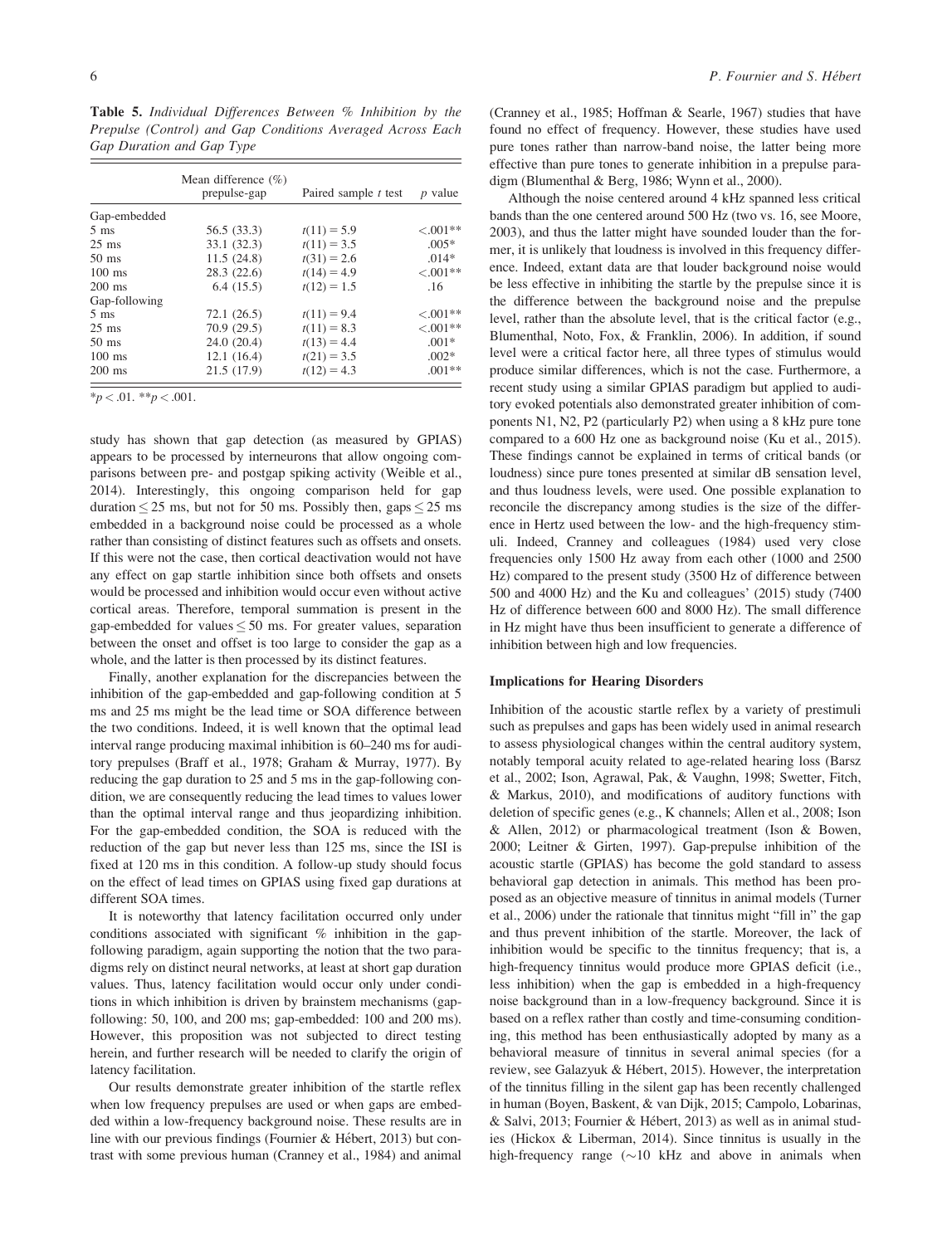assessed by operant conditioning paradigms), one reason for being cautious about interpreting a decrease in inhibition as an objective marker of tinnitus is that, as shown herein, high-frequency produce less inhibition than low-frequency background noises (also found in Fournier & Hébert, 2013). Therefore, identifying the source of a decrease in inhibition between high- and low-frequency backgrounds might be difficult when criteria for a deficit are not clearly defined. Moreover, although in one study GPIAS deficits were identified in human tinnitus participants at both low- and highfrequency background noises without precisely controlling resemblance with tinnitus frequencies (Fournier & Hébert, 2013), some studies have found normal psychophysical gap detection abilities in tinnitus subjects (Boyen et al., 2015; Campolo et al., 2013), questioning the link between GPIAS and behavioral detection abilities. In psychophysical studies conducted in normal adults without hearing disorders—similar to the participants in the present study threshold values of  $\sim$ 4.19 ms were identified, and the vast majority of young adults were able to detect 5-ms gaps (Hoover, Pasquesi, & Souza, 2015; Samelli & Schochat, 2008). Herein, we showed that inhibition produced by a 5-ms gap-embedded (but not gap-following) stimulus is  $\sim$ 24% and constitutes a robust measure, with a lower limit of the conservative 99% CI higher than null inhibition. This is consistent with the notion that the shortest gap was indeed detected. However, tinnitus data suggest that GPIAS and psychophysical detection might not be as straightforwardly linked as previously proposed, and that additional attentional processes might be involved in the latter (Li, Du, Li, Wu, & Wu, 2009).

#### **Conclusion**

It is concluded that, in any study using the GPIAS method, there is a necessity to consider the type of gap paradigm (gap-embedded vs. gap-following) and the duration selected to establish the inhibition (or lack thereof) as fundamentally different outcomes might arise.

#### References

- Allen, P. D., Schmuck, N., Ison, J. R., & Walton, J. P. (2008). Kv1.1 channel subunits are not necessary for high temporal acuity in behavioral and electrophysiological gap detection. Hearing Research, 246, 52–58. doi: 10. 1016/j.heares.2008.09.009
- Barsz, K., Ison, J. R., Snell, K. B., & Walton, J. P. (2002). Behavioral and neural measures of auditory temporal acuity in aging in humans and mice. Neurobiology of Aging, 23, 565–578. doi: [10.1016/S0197-](info:doi/10.1016/S0197-4580(02)00008-8) [4580\(02\)00008-8](info:doi/10.1016/S0197-4580(02)00008-8)
- Blumenthal, T. D. (1995). Prepulse inhibition of the startle eyeblink as an indicator of temporal summation. Perception & Psychophysics, 57, 487–494. doi: [10.3758/BF03213074](info:doi/10.3758/BF03213074)
- Blumenthal, T. D., & Berg, W. K. (1986). Stimulus rise time, intensity, and bandwidth effects on acoustic startle amplitude and probability. Psychophysiology, 23, 635–641. doi: [10.1111/j.1469-8986.1986.](info:doi/10.1111/j.1469-8986.1986.tb00682.x) [tb00682.x](info:doi/10.1111/j.1469-8986.1986.tb00682.x)
- Blumenthal, T. D., Cuthbert, B. N., Filion, D. L., Hackley, S., Lipp, O. V., & Van Boxtel, A. (2005). Committee report: Guidelines for human startle eyeblink electromyographic studies. Psychophysiology, 42, 1–15. doi: [10.1111/j.1469-8986.2005.00271.x](info:doi/10.1111/j.1469-8986.2005.00271.x)
- Blumenthal, T. D., Noto, J. V., Fox, M. A., & Franklin, J. C. (2006). Background noise decreases both prepulse elicitation and inhibition of acoustic startle blink responding. Biological Psychology, 72, 173–179. doi: [10.1016/j.biopsycho.2005.10.001](info:doi/10.1016/j.biopsycho.2005.10.001)
- Bowen, P. G., Lin, D., Merrit, K. T., & Ison, J. R. (2003). Auditroy Cortex lesions in the rat impair both temporal acuity and noise increment thresholds, reveailing a common neural substrate. Cerebral Cortex, 13, 815–822. doi: [10.1093/cercor/13.8.815](info:doi/10.1093/cercor/13.8.815)
- Boyen, K., Baskent, D., & van Dijk, P. (2015). The gap detection test: Can it be used to diagnose tinnitus? Ear and Hearing, 35, 138–145. doi: [10.1097/AUD.0000000000000156](info:doi/10.1097/AUD.0000000000000156)
- Braff, D., Stone, C., Callaway, E., Geyer, M., Glick, I., & Likh, B. (1978). Prestimulus effects on human startle reflex in normals and schizophrenics. Psychophysiology, 15, 339–343. doi: [10.1111/j.1469-8986.](info:doi/10.1111/j.1469-8986.1978.tb01390.x) [1978.tb01390.x](info:doi/10.1111/j.1469-8986.1978.tb01390.x)
- Campolo, J., Lobarinas, E., & Salvi, R. (2013). Does tinnitus "fill in" the silent gaps? Noise and Health, 15, 398–405. doi: [10.4103/1463-](info:doi/10.4103/1463-1741.121232) [1741.121232](info:doi/10.4103/1463-1741.121232)
- Cranney, J., Cohen, M. E., & Hoffman, H. S. (1985). Reflex modification in the rat: The inhibitory effect of intensity and frequency changes in steady tones. Journal of Experimental Psychology: Animal Behavior Processes, 11, 112–119. doi: [10.1037/0097-7403.11.1.112](info:doi/10.1037/0097-7403.11.1.112)
- Cranney, J., Hoffman, H. S., & Cohen, M. E. (1984). Tonal frequency shifts and gaps in acoustic stimulation as reflex-modifying events. Perception & Psychophysics, 35, 165–172. doi: [10.3758/BF03203896](info:doi/10.3758/BF03203896)
- Dean, K. F., Sheets, L. P., Crofton, K. M., & Reiter, L. W. (1990). The effect of age and experience on inhibition of the acoustic startle reponse by gaps in background noise. Psychophysiology, 18, 89–95. doi: [10.3758/BF03327220](info:doi/10.3758/BF03327220)
- Eggermont, J. J. (1999). The magnitude and phase of temporal modulation transfer functions in cat auditory cortex. Journal of Neuroscience, 19,

2780–2788. Retrieved from [http://www.ncbi.nlm.nih.gov/pubmed/](http://www.ncbi.nlm.nih.gov/pubmed/10087089) [10087089](http://www.ncbi.nlm.nih.gov/pubmed/10087089)

- Fournier, P., & Hébert, S. (2013). Gap detection deficits in humans with tinnitus as assessed with the acoustic startle paradigm: Does tinnitus fill in the gap? Hearing Research, 295, 16–23. doi: [10.1016/](info:doi/10.1016/j.heares.2012.05.011) [j.heares.2012.05.011](info:doi/10.1016/j.heares.2012.05.011)
- Galazyuk, A., & Hébert, S. (2015). Gap-prepulse inhibition of the acoustic startle reflex (GPIAS) for tinnitus assessment: Current status and future directions. Frontiers in Neurology, 6. doi: [10.3389/fneur.2015.00088](info:doi/10.3389/fneur.2015.00088)
- Graham, F. K., & Murray, M. G. (1977). Discordant effects of weak prestimulation on magnitude and latency of the reflex blink. Psychophysiology, 5, 108–114. doi: [10.3758/BF03335308](info:doi/10.3758/BF03335308)
- Harbin, T. J., & Berg, W. K. (1983). The effect of age and prestimulus duration upon reflex inhibition. Psychophysiology, 20, 603–610. doi: [10.1111/j.1469-8986.1983.tb00926.x](info:doi/10.1111/j.1469-8986.1983.tb00926.x)
- Hickox, A. E., & Liberman, C. M. (2014). Is noise-induced cochlear neuropathy key to the generation of hyperacusis or tinnitus? Journal of Neurophysiology, 111, 552–564. doi: [10.1152/jn.00184.2013.-](info:doi/10.1152/jn.00184.2013.-)
- Hoffman, H. S., & Searle, J. L. (1967). Acoustic and temporal factors in the evocation of startle. The Journal of the Acoustical Society of America, 43, 269–282. doi: [10.1121/1.1910776](info:doi/10.1121/1.1910776)
- Hoover, E., Pasquesi, L., & Souza, P. (2015). Comparison of clinical and traditional gap detection tests. Journal of the American Academy of Audiology, 26, 540–546. doi: [10.3766/jaaa.14088](info:doi/10.3766/jaaa.14088)
- Ison, J. R. (1982). Temporal acuity in auditory function in the rat: Reflex inhibition by brief gaps in noise. Journal of Comparative and Physiological Psychology, 96, 945–954. doi: [10.1037/0735-7036.96.6.945](info:doi/10.1037/0735-7036.96.6.945)
- Ison, J. R., Agrawal, P., Pak, J., & Vaughn, W. J. (1998). Changes in temporal acuity wtih age and with hearing impairment in the mouse: A study of the acoustic startle and its inhibition by brief decrements in noise level. Journal of the Acoustical Society of America, 104, 1696– 1704. doi: [10.1121/1.424382](info:doi/10.1121/1.424382)
- Ison, J. R., & Allen, P. (2003). A diminished rate of "physiological decay" at noise offset contributes to age-related changes in temporal acuity in the CBA mouse model of presbycusis. Journal of the Acoustical Society of America, 114, 522–528. doi: [10.1121/1.1577553](info:doi/10.1121/1.1577553)
- Ison, J. R., & Allen, P. D. (2012). Deficits in responding to brief noise offsets in Kcna1  $-/-$  mice reveal a contribution of this gene to precise temporal processing seen previously only for stimulus onsets. Journal of the Association for Research in Otolaryngology, 13, 351–358. doi: [10.1007/s10162-011-0312-1](info:doi/10.1007/s10162-011-0312-1)
- Ison, J. R., Allen, P. D., Rivoli, P. J., & Moore, J. T. (2005). The behavioral response of mice to gaps in noise depends on its spectral components and its bandwidth. Journal of the Acoustical Society of America, 117, 3944–3951. doi: [10.1121/1.1904387](info:doi/10.1121/1.1904387)
- Ison, J. R., & Bowen, P. G. (2000). Scopolamine reduces sensitivity to auditory gaps in the rat, suggesting a cholinergic contribution to temporal acuity. Hearing Research, 145, 169–176. doi: [10.1016/S0378-](info:doi/10.1016/S0378-5955(00)00088-5) [5955\(00\)00088-5](info:doi/10.1016/S0378-5955(00)00088-5)